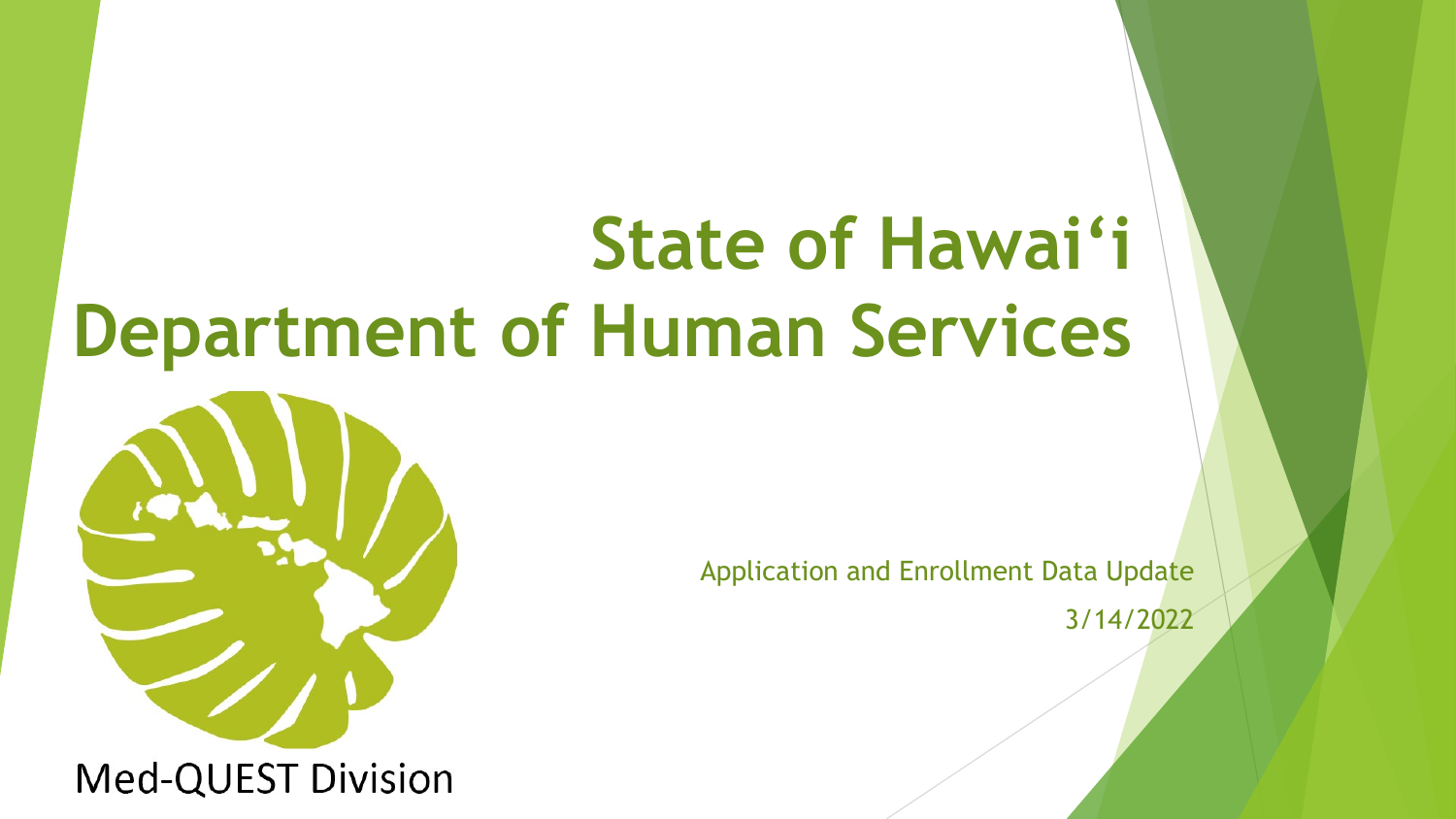## **Hawai'i Medicaid Applications Received Per week: March 2020 to March 5, 2022 MQD has Received 157,333 Applications**



Week Beginning Based on 2021 Date and Corresponding Weeks From Previous Years

 $-2019 -2020 -2021 -2022$ 

Application increase in Nov-Dec (and in Jan 2022) reflects additional application activity due to the Federal Marketplace open enrollment period.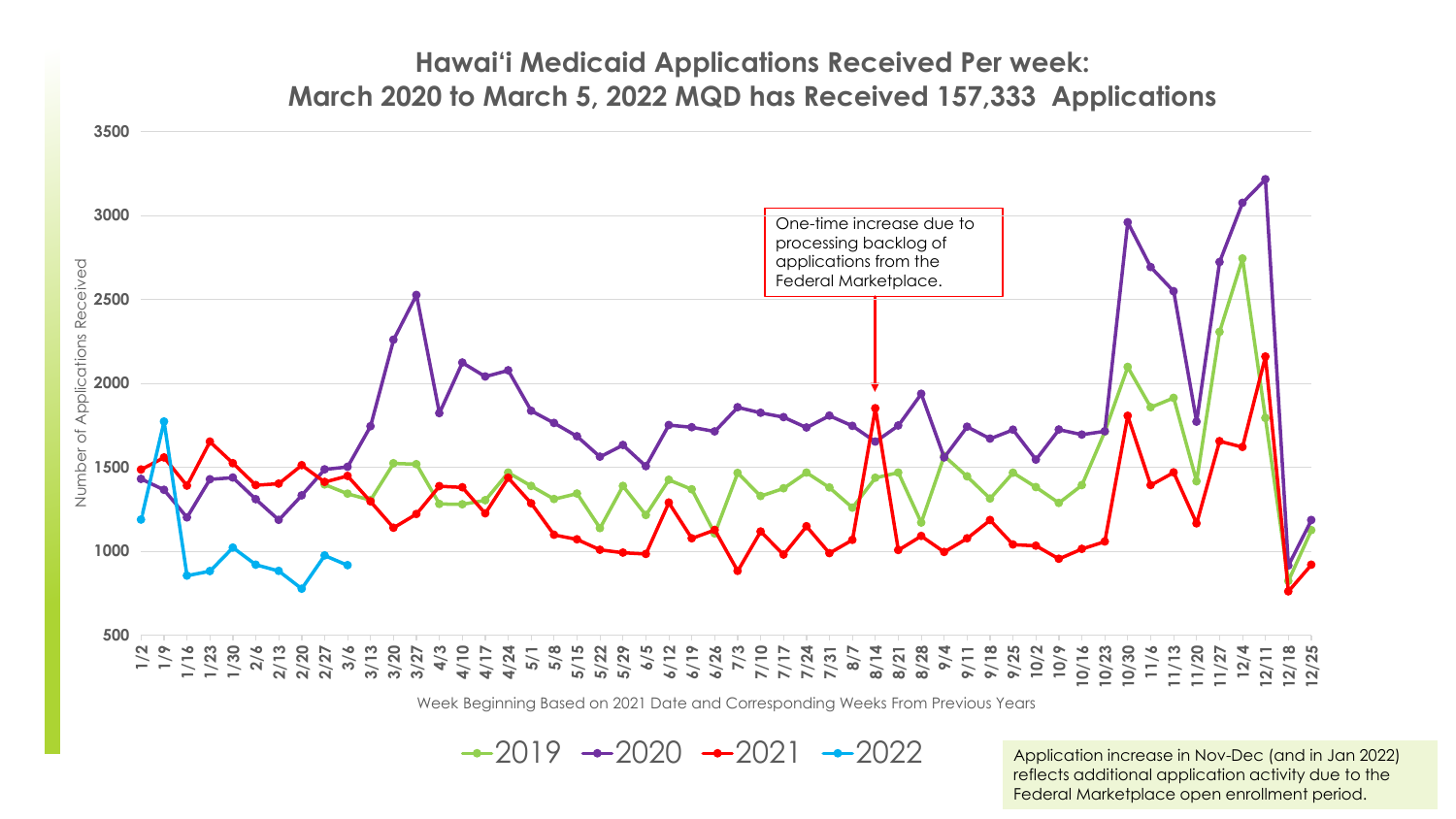## **Applications by Island from March 2019 through March 12, 2022**

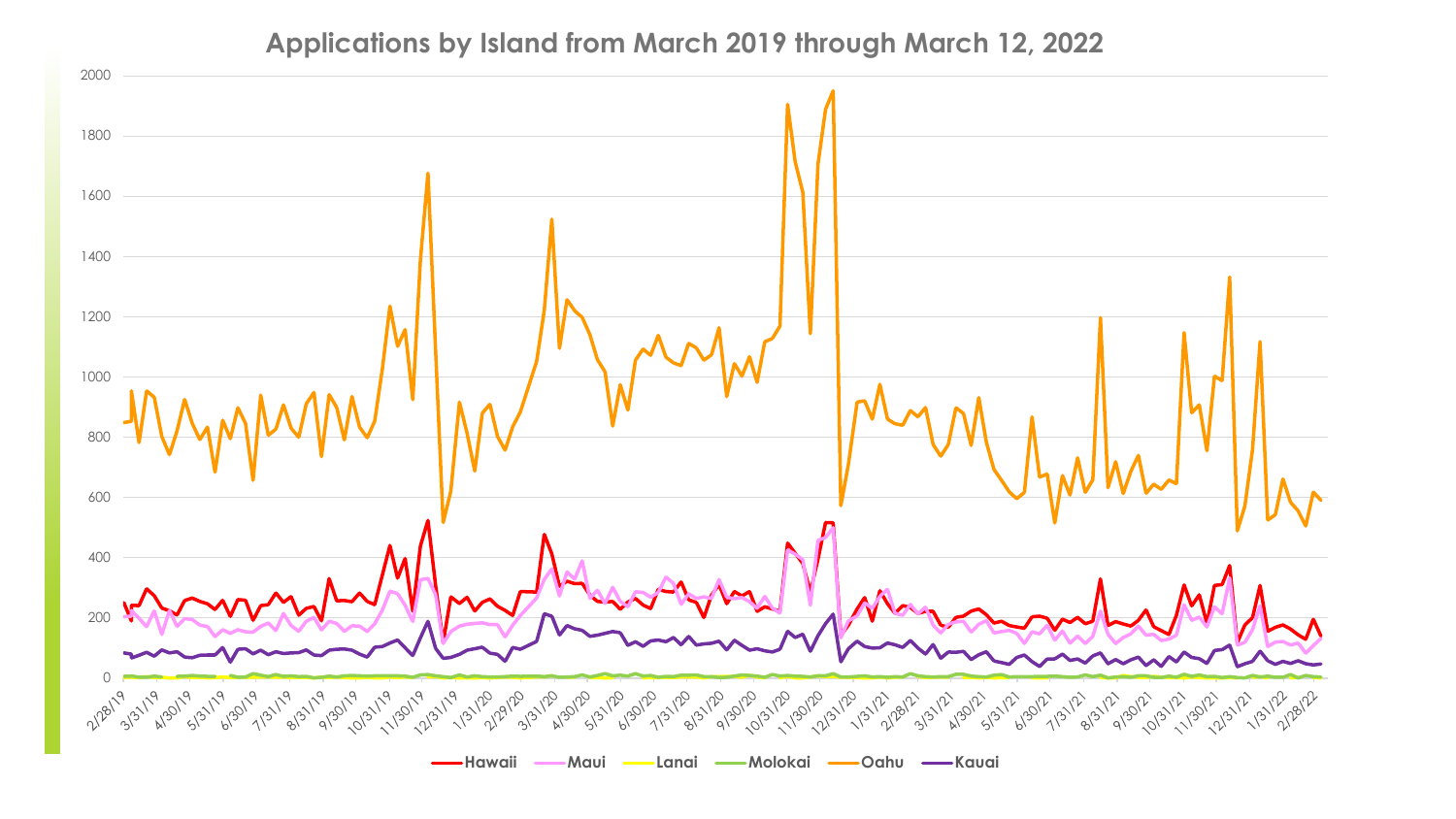**Hawai'i Medicaid Monthly Enrollment: January 2019 to March 14, 2022 115,141 New Enrollments since 3/6/2020 (35% Increase)**